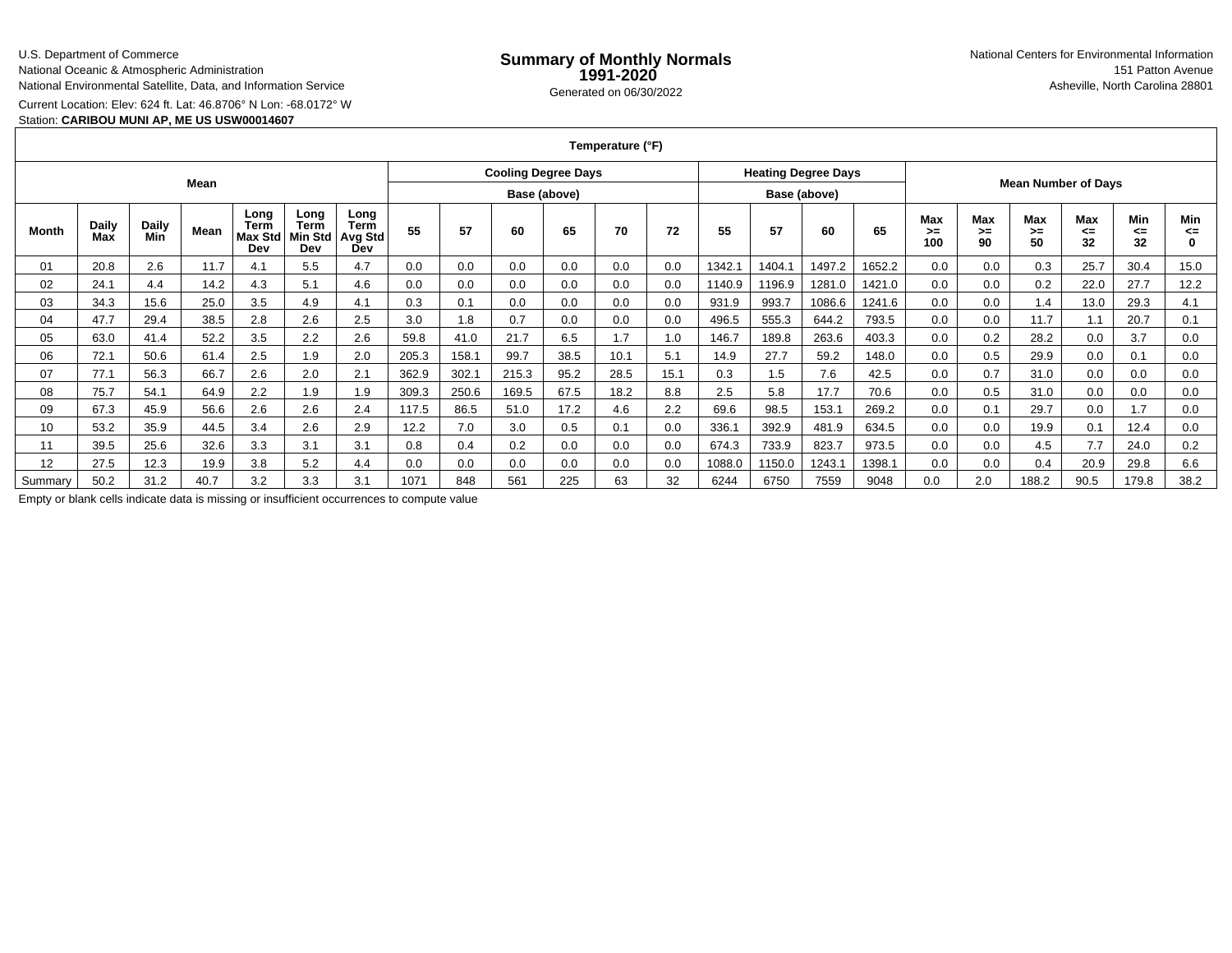U.S. Department of Commerce

National Oceanic & Atmospheric AdministrationNational Environmental Satellite, Data, and Information Service

e **Summary of Monthly Normals**<br> **1991-2020** 151 Patton Avenue **1991-2020** 1997-2020 e Generated on 06/30/2022 Asheville, North Carolina 28801 National Centers for Environmental Information151 Patton Avenue

Current Location: Elev: 624 ft. Lat: 46.8706° N Lon: -68.0172° W

Station: **CARIBOU MUNI AP, ME US USW00014607**

# **Precipitation (in.)**

|         | <b>FIGUIPILATION</b> (III.) |           |           |                            |                                                                                                                               |       |       |       |  |  |  |  |  |
|---------|-----------------------------|-----------|-----------|----------------------------|-------------------------------------------------------------------------------------------------------------------------------|-------|-------|-------|--|--|--|--|--|
|         | <b>Totals</b>               |           |           | <b>Mean Number of Days</b> | <b>Precipitation Probabilities</b><br>Probability that precipitation will be<br>equal to or less than<br>the indicated amount |       |       |       |  |  |  |  |  |
|         | Means                       |           |           | <b>Daily Precipitation</b> | <b>Monthly Precipitation</b><br>vs. Probability Levels                                                                        |       |       |       |  |  |  |  |  |
| Month   | Mean                        | $>= 0.01$ | $>= 0.10$ | $>= 0.50$                  | $>= 1.00$                                                                                                                     | 0.25  | 0.50  | 0.75  |  |  |  |  |  |
| 01      | 2.95                        | 14.0      | 6.6       | 1.9                        | 0.4                                                                                                                           | 1.88  | 3.08  | 3.66  |  |  |  |  |  |
| 02      | 2.42                        | 12.1      | 5.8       | 1.5                        | 0.2                                                                                                                           | 2.00  | 2.41  | 2.70  |  |  |  |  |  |
| 03      | 2.77                        | 12.5      | 6.4       | 1.8                        | 0.3                                                                                                                           | 1.85  | 2.49  | 3.36  |  |  |  |  |  |
| 04      | 2.99                        | 13.1      | 7.5       | 2.0                        | 0.2                                                                                                                           | 2.26  | 2.86  | 3.57  |  |  |  |  |  |
| 05      | 3.46                        | 14.7      | 8.7       | 2.1                        | 0.3                                                                                                                           | 2.58  | 3.20  | 4.31  |  |  |  |  |  |
| 06      | 3.89                        | 13.8      | 7.8       | 2.5                        | 0.7                                                                                                                           | 2.80  | 3.54  | 4.50  |  |  |  |  |  |
| 07      | 4.23                        | 14.4      | 8.4       | 2.8                        | 0.8                                                                                                                           | 2.72  | 4.35  | 5.57  |  |  |  |  |  |
| 08      | 3.61                        | 13.0      | 7.5       | 2.5                        | 0.6                                                                                                                           | 2.34  | 3.51  | 4.16  |  |  |  |  |  |
| 09      | 3.44                        | 11.5      | 6.9       | 2.1                        | 0.9                                                                                                                           | 2.05  | 3.14  | 4.07  |  |  |  |  |  |
| 10      | 3.99                        | 13.5      | 7.9       | 2.6                        | 0.9                                                                                                                           | 2.71  | 3.84  | 4.88  |  |  |  |  |  |
| 11      | 3.35                        | 13.4      | 7.2       | 2.3                        | 0.4                                                                                                                           | 2.10  | 3.54  | 3.97  |  |  |  |  |  |
| 12      | 3.60                        | 14.9      | 7.9       | 2.5                        | 0.4                                                                                                                           | 2.84  | 3.73  | 4.20  |  |  |  |  |  |
| Summary | 40.70                       | 160.9     | 88.6      | 26.6                       | 6.1                                                                                                                           | 28.13 | 39.69 | 48.95 |  |  |  |  |  |

Empty or blank cells indicate data is missing or insufficient occurrences to compute value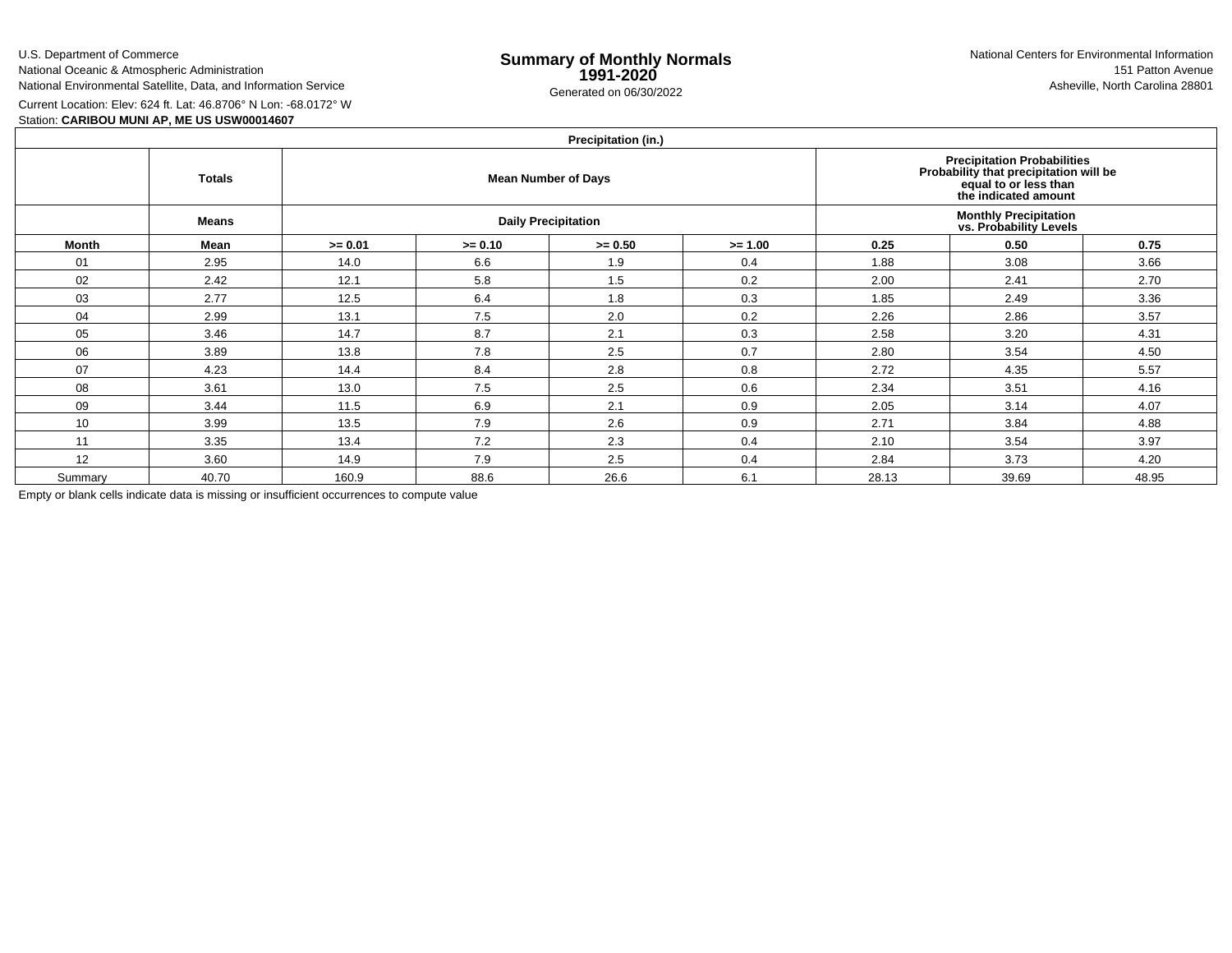U.S. Department of Commerce

National Oceanic & Atmospheric Administration

# National Environmental Satellite, Data, and Information Service

Current Location: Elev: 624 ft. Lat: 46.8706° N Lon: -68.0172° W

## Station: **CARIBOU MUNI AP, ME US USW00014607**

|         | Snow (in.)       |      |      |                                                                                                          |      |       |       |       |                          |      |                                                                                                  |       |       |  |
|---------|------------------|------|------|----------------------------------------------------------------------------------------------------------|------|-------|-------|-------|--------------------------|------|--------------------------------------------------------------------------------------------------|-------|-------|--|
|         | <b>Totals</b>    |      |      | <b>Snow Probabilities</b><br>Probability that snow will be equal to<br>or less than the indicated amount |      |       |       |       |                          |      |                                                                                                  |       |       |  |
|         | <b>Means</b>     |      |      | Snowfall >= Thresholds                                                                                   |      |       |       |       | Snow Depth >= Thresholds |      | Monthly Snow vs. Probability Levels<br>Values derived from the<br>incomplete gamma distribution. |       |       |  |
| Month   | Snowfall<br>Mean | 0.01 | 1.0  | 3.0                                                                                                      | 5.00 | 10.00 |       | 3     | 5                        | 10   | .25                                                                                              | .50   | .75   |  |
| 01      | 25.00            | 14.0 | 6.7  | 2.9                                                                                                      | 1.5  | 0.3   | 30.3  | 28.6  | 26.5                     | 17.6 | 17.40                                                                                            | 21.50 | 32.00 |  |
| 02      | 25.30            | 11.8 | 5.9  | 2.8                                                                                                      | 1.6  | 0.4   | 28.5  | 28.0  | 27.6                     | 22.6 | 18.40                                                                                            | 24.20 | 32.00 |  |
| 03      | 21.40            | 10.6 | 5.2  | 2.5                                                                                                      | 1.3  | 0.3   | 29.5  | 28.2  | 26.7                     | 23.2 | 15.40                                                                                            | 23.30 | 26.50 |  |
| 04      | 8.30             | 4.9  | 2.5  | 0.8                                                                                                      | 0.4  | 0.1   | 12.9  | 10.2  | 8.7                      | 5.3  | 4.20                                                                                             | 7.90  | 9.40  |  |
| 05      | 0.80             | 0.5  | 0.2  | 0.1                                                                                                      | 0.1  | 0.0   | 0.2   | 0.1   | 0.0                      | 0.0  | 0.00                                                                                             | 0.00  | 0.20  |  |
| 06      | 0.00             | 0.0  | 0.0  | 0.0                                                                                                      | 0.0  | 0.0   | 0.0   | 0.0   | 0.0                      | 0.0  | 0.00                                                                                             | 0.00  | 0.00  |  |
| 07      | 0.00             | 0.0  | 0.0  | 0.0                                                                                                      | 0.0  | 0.0   | 0.0   | 0.0   | 0.0                      | 0.0  | 0.00                                                                                             | 0.00  | 0.00  |  |
| 08      | 0.00             | 0.0  | 0.0  | 0.0                                                                                                      | 0.0  | 0.0   | 0.0   | 0.0   | 0.0                      | 0.0  | 0.00                                                                                             | 0.00  | 0.00  |  |
| 09      | 0.10             | 0.1  | 0.0  | 0.0                                                                                                      | 0.0  | 0.0   | 0.0   | 0.0   | 0.0                      | 0.0  | 0.00                                                                                             | 0.00  | 0.00  |  |
| 10      | 1.70             | 1.2  | 0.4  | 0.2                                                                                                      | 0.1  | 0.0   | 0.7   | 0.4   | 0.3                      | 0.0  | 0.00                                                                                             | 0.30  | 1.40  |  |
| 11      | 10.40            | 6.9  | 3.0  | 1.0                                                                                                      | 0.6  | 0.0   | 9.1   | 4.6   | 3.0                      | 0.8  | 4.40                                                                                             | 9.00  | 12.30 |  |
| 12      | 25.20            | 13.0 | 6.1  | 2.8                                                                                                      | 1.4  | 0.2   | 24.5  | 19.3  | 15.5                     | 8.1  | 15.70                                                                                            | 25.60 | 33.10 |  |
| Summary | 118.2            | 63.0 | 30.0 | 13.1                                                                                                     | 7.0  | 1.3   | 135.7 | 119.4 | 108.3                    | 77.6 | 75.5                                                                                             | 111.8 | 146.9 |  |

Empty or blank cells indicate data is missing or insufficient occurrences to compute value